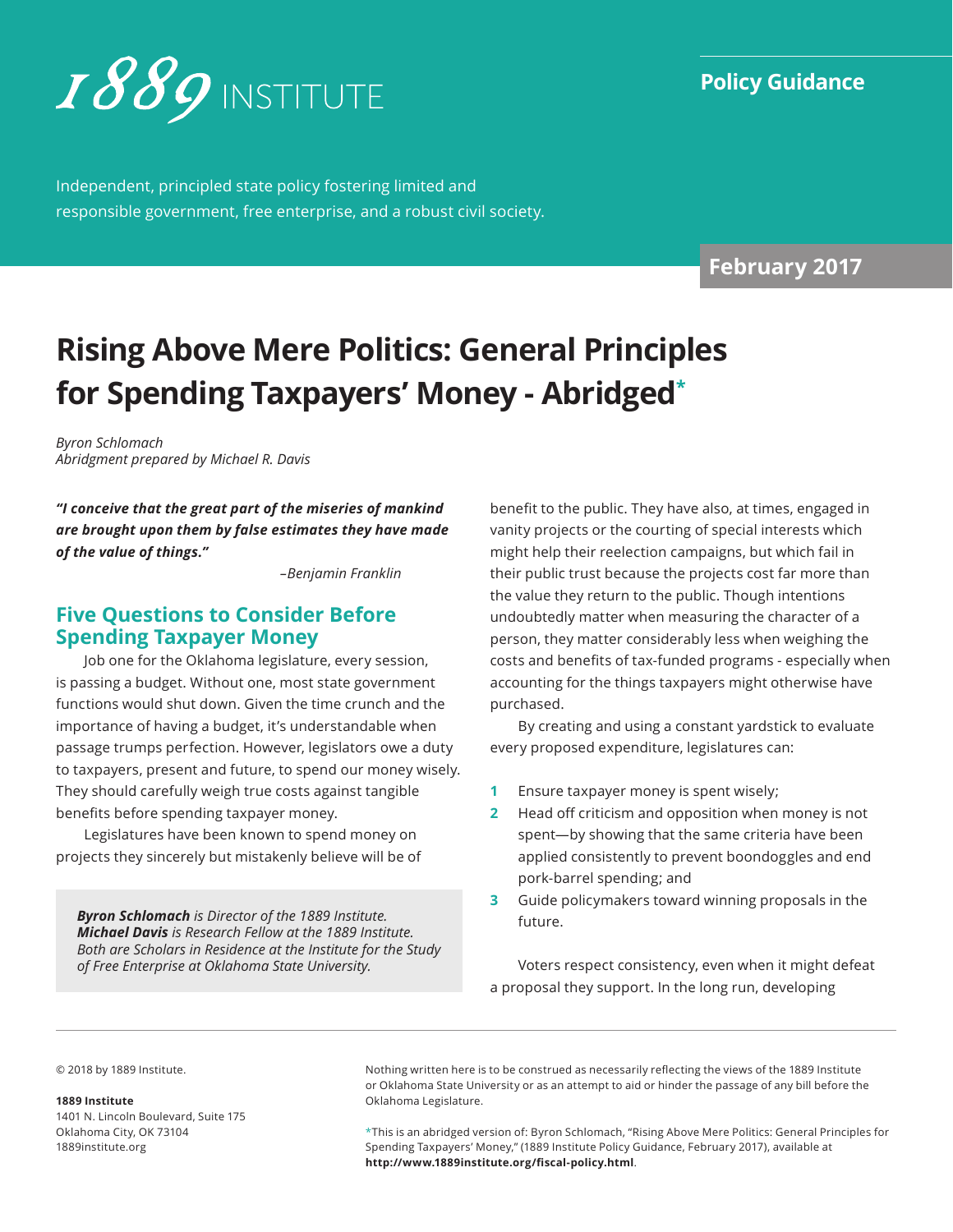consistently-applied spending criteria will be a winning strategy for representatives who apply them openly, fairly, and without exception. The questions below can serve as a solid starting point for such a rubric.

#### **I. Is a program or agency consistent with the mission of Oklahoma's state government?**

What is the mission of Oklahoma's state government? The preamble to our constitution offers guidance: "Invoking the guidance of Almighty God, in order to secure and perpetuate the blessing of liberty; to secure just and rightful government; to promote our mutual welfare and happiness, we, the people of the State of Oklahoma, do ordain and establish this Constitution." The constitution constrains governments as much as it empowers them. It does not authorize the state to provide mutual welfare and happiness, but only to promote it. The goal is to foster an environment where citizens can create their own happiness. Protecting personal liberty, enforcing property rights, and facilitating free trade are all examples of these legitimate functions.

The state must therefore:

- **1** protect individuals' right to own their labor and property and employ these resources to their benefit;
- **2** support the operation and efficiency of free enterprise activity;
- **3** provide a framework for efficient local government; and
- **4** provide for efficient and just civil and criminal justice systems.

This mission excludes counter-productive governmental functions such as maximizing the flow of federal funds into the state, job creation, and competing with other states to attract (i.e. bribe) industry. It also bars activities like protecting private entities from their own irresponsible behavior, and the redistribution of wealth.

### **II. Is the program or agency fulfilling a need only government can effectively fill?**

When a government makes demands of its citizens, it does so down the barrel of a gun. Imagine you decide not to pay your taxes. If you ignore the bureaucrats, and then the judge, eventually men with guns will come and take you away. Government has a monopoly on the legitimate use of force, so lawmakers must think carefully before committing taxpayer money to any expenditure. Is the use of force to accomplish a given end morally justified? If people resist, should we send men with guns after them?

Some government functions can be done better by private entrepreneurs. Others are so far from the legitimate role of government that they do not bear contemplation.

Government should provide only those services which are essential to the stability of society and indispensable to the smooth functioning of free markets. When governments prop up corporations with special tax loopholes, grants of land, and outright cash gifts, it robs consumers of spending power they could have used in proportion with their own subjective valuations. Instead, corporate welfare funnels the money into politically-favored businesses, distorting the free market, and leaving everyone but the recipient a little worse off.

### **III. Are the benefits from a program or agency unambiguous, obvious, and universal?**

Benefits have to be unambiguously present for a program to be legitimate. But, almost any program or department is going to benefit someone. A legitimate program must at least benefit almost everybody. Even if everyone benefits, but most benefit only in small, remote ways, the benefits are ambiguous and not obvious, and government is acting illegitimately.

All too often, government action has been justified based on uncertain "community" benefits, when the real benefit accrues to the few. Economic development schemes are one example. Government financing of entertainment venues benefit the well-connected rather than the general public. Not everyone enjoys football, rock concerts, or the symphony. The supposed economic benefits of such expenditures - often their main justification - are dubious at best.

Ideally, the benefits from government programs would also be measurable. When this is infeasible, they should be large and obvious. The benefits of courts, police and fire departments, and sewer systems, are obvious, though virtually impossible to measure. These benefits accrue to everyone.

### **IV. Do the benefits of a program or agency indisputably outweigh the costs?**

Government spending must be constrained by the knowledge that while there are benefits to every government action, there are also costs: to liberty and to economic wellbeing. Diverting wealth through taxation necessarily limits freedom of action. Rampant lawlessness in the form of theft, fraud, and violence from lack of government, would also limit freedom of action.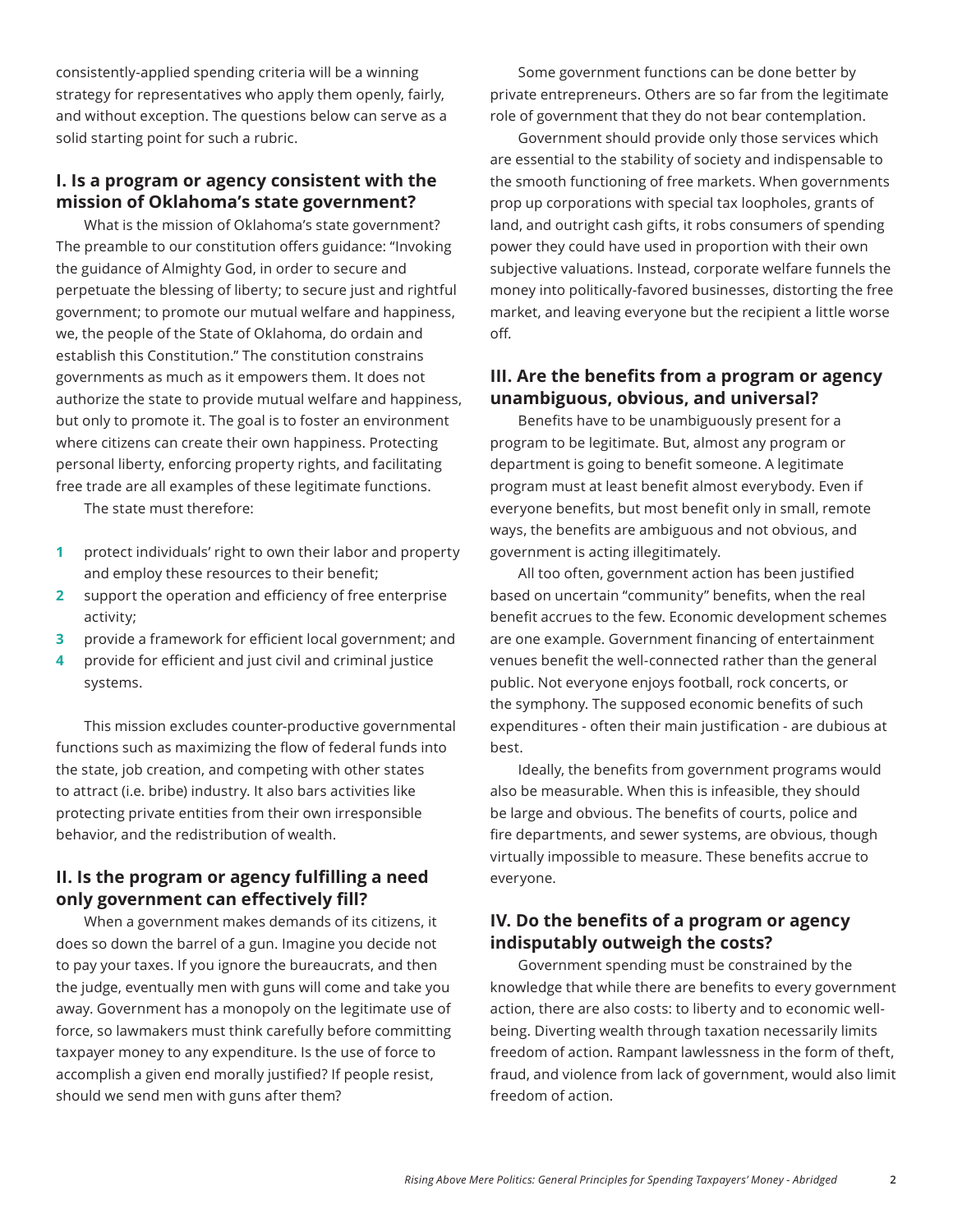Policymakers must insist that the benefits of government spending be greater than the costs. Otherwise, government is a drain on the economy. Costs include more than just the dollars put into a program. Added costs result from misdirected incentives, as well as lost economic activity. While difficult to measure, this opportunity cost is quite real. Every dollar spent by government is a dollar that is not spent in the free market. Though the money will eventually flow back into the economy, there is no telling how many additional trades it might have facilitated had it not been spent like "other people's money."

Every trade benefits both sides, otherwise there would be no deal. The buyer values the goods or services they receive more than they value the money spent. So when citizens pay taxes, the value they really lose is the price they would have willingly paid for everything they would have bought with their tax dollars - not just the value of the dollars they give to the government. The full cost of a government program is, therefore, the total value of all lost benefits to all taxpayers. Counting only the dollars spent on a program undercounts this true cost. Benefits and implicit costs are difficult to measure, making it even more important that policymakers ensure that a program's benefits greatly and obviously outweigh its costs.

### **V. Does the existing program or agency show evidence of past success?**

Every program or agency should have a clearly defined goal in line with the mission of state government. They must be tested constantly to see if they are accomplishing that goal. To do this, meaningful information about outcomes must be maintained. Successful programs should be high funding priorities, and lackluster programs should be restructured or eliminated.

Failure of a program might not mean that government should stop funding that program. In some cases the structure of the program should be scrapped for something better. Lawmakers have to be willing to restructure despite sometimes massive disruption and protest. Repeated failure despite restructuring, however, is a strong indicator that government cannot be successful in an endeavor. This is a reason to stop funding a program and re-direct priorities elsewhere.

Public employment is not a jobs program. The number of people employed by an agency must be balanced against the outcomes that they produce. Government employees — while often vital to the success of a program — belong on the cost side of the ledger. When agencies are restructured, a good deal of emphasis is often placed on government

employees losing their jobs. But employing educators and social workers is not equivalent to producing an educated and healthy populace. Public schools and Medicaid cannot be justified as jobs programs; they must live or die on their ability to create positive educational and health outcomes. Moving qualified workers out of the private-sector job market is one cost of creating a new government program, as talent may be diverted from its most efficient ends. In some cases this is justified due to the critical benefits derived from the program, but it is a mistake to view governmental job creation as economically beneficial.

A critical gap in evaluating success is lack of oversight. There is no governmental entity empowered to evaluate efficiency and effectiveness of programs and departments on an ongoing basis. State auditors are primarily tasked with catching fraud against public funds. Poor performance, even systemic, long term poor performance, is not a criminal offense. Executive officers, like governors and heads of agencies, often work to maintain and increase efficiency, but only within the narrow scope of their office and expertise.

The entity best positioned to evaluate and compare policy alternatives is the legislature. Unfortunately, voters tend to measure legislative success in terms of bills passed, so legislators are incentivized to prioritize those activities. Oversight requires ongoing, year-round work, and specialized knowledge most legislators don't have time for. Short legislative sessions would seem to encourage oversight, but yearly sessions cause most legislators turn their attention to bills for the next session or to reelection campaigns once a session ends. The possibility of returning oversight to its proper place under the purview of the legislature is one argument in favor of short biennial sessions. This yields long interims for oversight and encourages legislators to make oversight an issue in campaigns.

# **Federal Funds**

In addition to these important questions, it is important that state policymakers not let matching-funding offers by the federal government crowd out their better instincts about wasteful spending. Federal funds are never free. Some sort of state match or administrative cost is always necessary. Justifying spending so as not to "leave federal money on the table" is akin to "saving money" by purchasing an item on sale that one might otherwise never have considered buying.

Federal funds carry strings as to how and where funds can be spent. These strings tend to get longer and more tangled over time. Federal funds also have a way